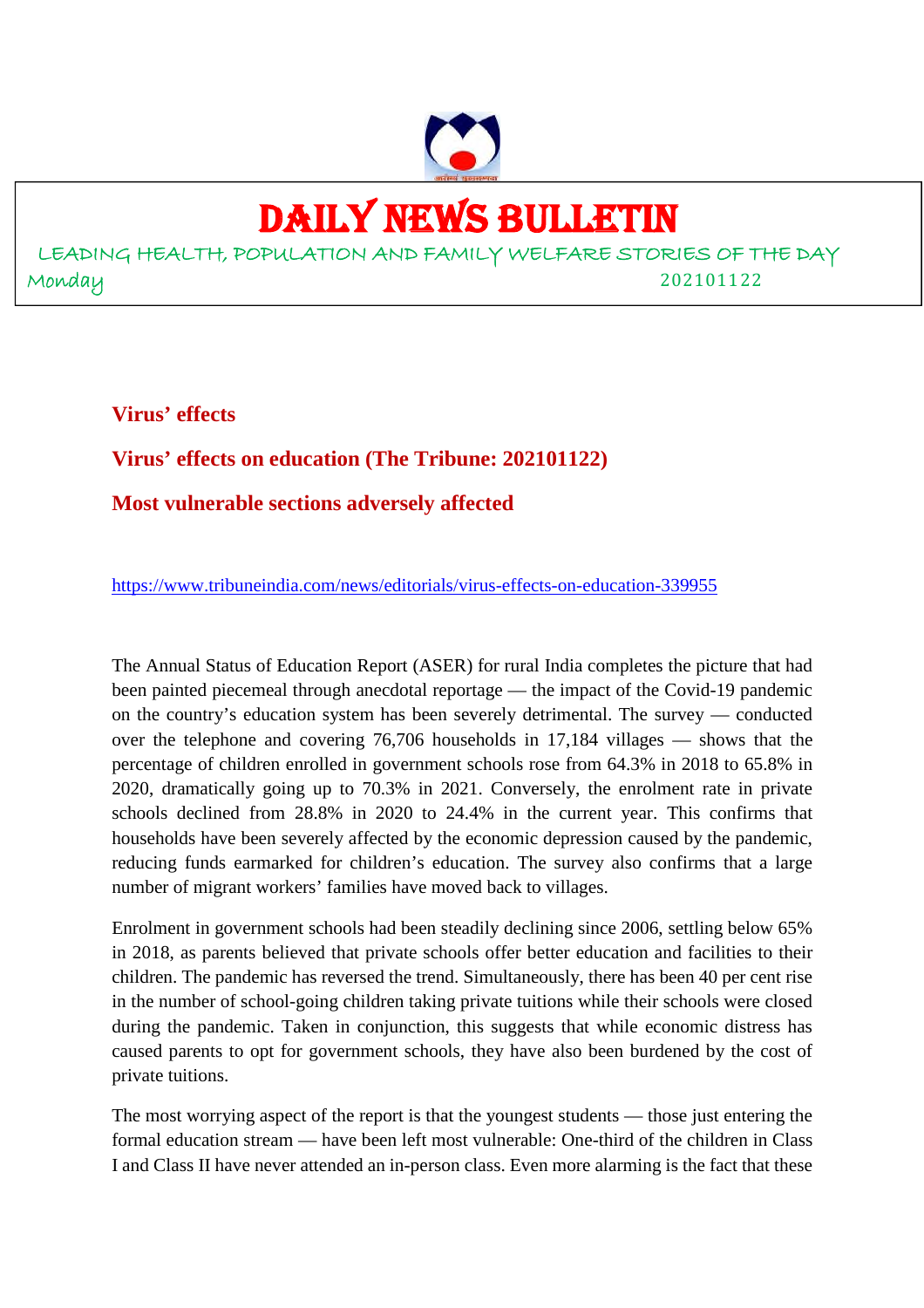pupils have the least access to technology — one third of Class I and Class II students do not have a smartphone at home. This is likely to widen the gap between the haves and have-nots in the education system, in which access to quality education — and, thus, access to opportunities for economic advancement — is dictated by a family's economic and social position. The survey has shown that urgent steps must be taken to address this challenge because we cannot afford to further polarise access to education on economic lines.

# **Tackling pollution**

## **Tackling pollution**

#### **Firm policy, year-round efforts needed (The Tribune: 202101122)**

#### https://www.tribuneindia.com/news/editorials/tackling-pollution-339075

A day after the Supreme Court lamented that, in the absence of executive action, it has to set the agenda over the high pollution level in the National Capital Region (NCR), the Commission for Air Quality Management deliberated on the matter on Tuesday, at the highest court's bidding. The meeting, in which representatives from Punjab, Haryana, Uttar Pradesh, Rajasthan and Delhi were present, saw these states making proposals to reduce pollution in the NCR. Of the few talking points that emerged after the deliberations, one is quite interesting there is confusion over exactly how much stubble-burning in the neighbouring states contributes to pollution in the NCR. While the Delhi government blames the Diwali fireworks and stubble-burning for the steep rise in pollution, the Central Government has said stubbleburning contributes only 10 per cent to Delhi's pollution. However, the Commission for Air Quality Management blamed farm fires for "35-40 per cent of total current pollution in the NCR".

What is the actual math of AOI? We need to find the real causes for a real solution. For that, the Central and the state governments of the region must work in unison, enabling and empowering public institutions and local communities. Irrespective of the contested numbers, stubble-burning remains a significant contributor to pollution, not only in the NCR but also in the industrial cities and towns of Punjab, Haryana and Uttar Pradesh, making lives of residents difficult. The governments involved must spare no cost to root out the problem, for the cost to the citizen's health and the public health infrastructure is incalculable in comparison.

Equipment such as a Straw Management System must be made available to the farmers across the region to deal with the residue from the previous crop. Farmers, in turn, could join hands to buy machinery, aided by government subsidy. Residue decomposing material should be tested and put to use. A stick and carrot policy would wean farmers away from cultivating paddy, which leaves a large quantity of residue behind. All these steps have been discussed before and they need to become part of all-year policy — and not to be reiterated every winter, when the smog is upon us. It is governments and government institutions that must ensure clean air for citizens to breathe in, without being nudged by the Supreme Court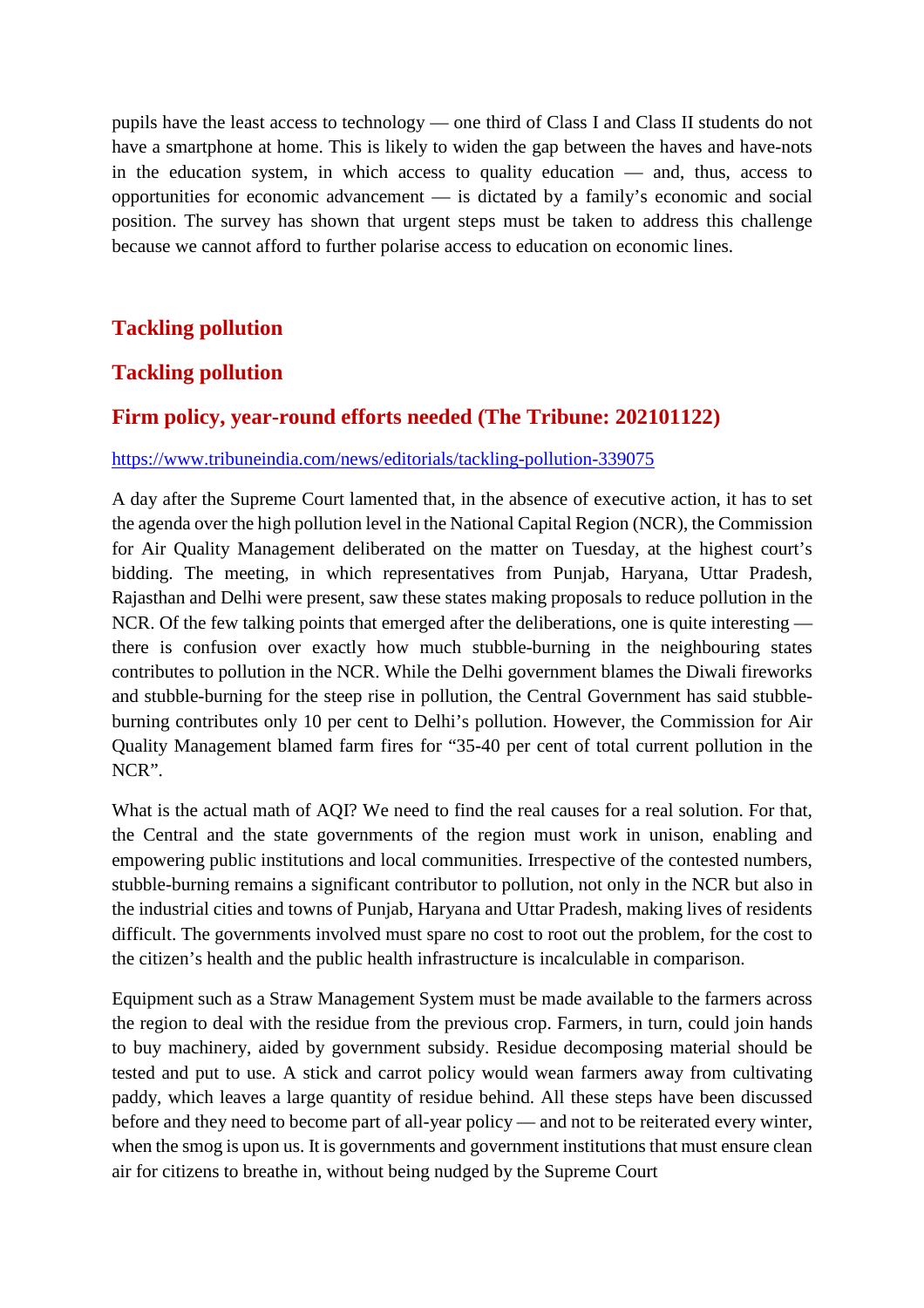# **Air quality**

# **Air quality in Delhi improves as winds sweep city (The Tribune: 202101122)**

https://www.tribuneindia.com/news/nation/air-quality-in-delhi-improves-as-winds-sweepcity-341451

The air quality index of the city stans at 307, which falls in the very poor category

Strong surface winds brought some relief from high pollution levels in Delhi and improved visibility on Monday morning, officials said.

The air quality index of the city stood at 307, which falls in the very poor category. However, it was down from 349 the previous day.

The air quality index of Gurugram, Greater Noida, Faridabad and Noida stood at 318, 213, 326 and 268, respectively.

An AQI between zero and 50 is considered good, 51 and 100 satisfactory, 101 and 200 moderate, 201 and 300 poor, 301 and 400 very poor, and 401 and 500 severe.

Delhi Environment Minister Gopal Rai will hold a high-level meeting on Monday to review the curbs imposed to contain high pollution levels in the city.

Winds up to 20 kmph swept through the city, dispersing pollutants partially and improving visibility.

The minimum temperature on Monday was recorded at 12 degrees Celsius, normal for this time of year.

The relative humidity at 8.30 am was recorded at 78 per cent. The maximum temperature is likely to settle around 27 degrees Celsius. PTI

# **Child abuse**

## **Irani: Child abuse in prosperous families too (The Tribune: 202101122)**

https://www.tribuneindia.com/news/nation/irani-child-abuse-in-prosperous-families-too-341254

Close on the heels of the National Crime Record Bureau's report painting a dismal picture of child protection in the country, Women and Child Development Minister Smriti Irani on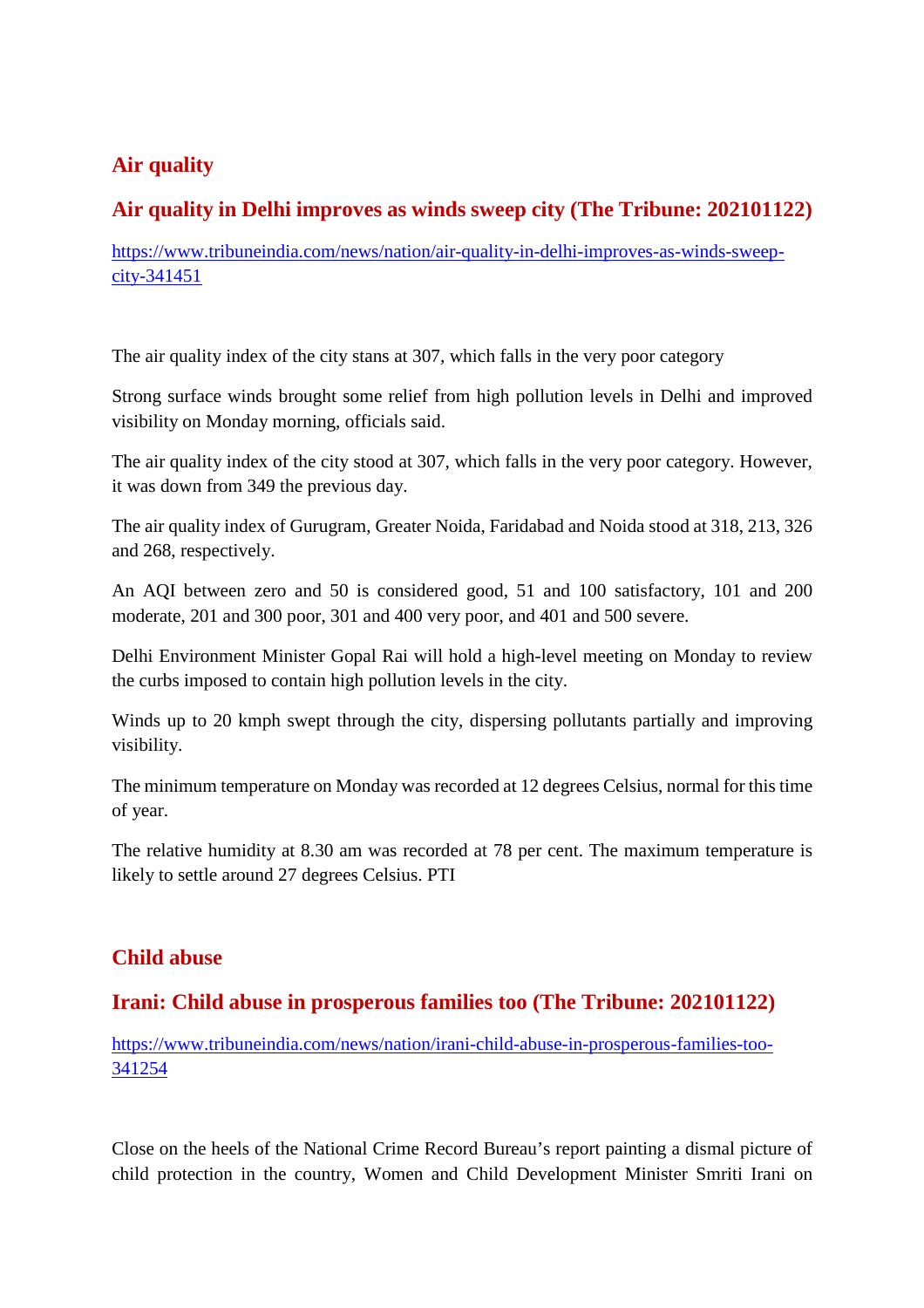Sunday made a passionate appeal for society's intervention to safeguard every child and said abuse was as much a reality in prosperous homes as in poor ones.

"There is a presumption that abuse is restricted to poverty. But abuse is as much evident in families that are prosperous, powerful organisations and child care institutions," Irani said. She was speaking at a special child protection awareness workshop the National Commission for Protection of Child Rights is hosting in Rajghat. — TNS

# **Healthy Ayurvedic**

# **Healthy Ayurvedic tips to help diabetic's kick-start their day (The Indian Express: 202101122)**

https://indianexpress.com/article/lifestyle/health/diabetic-ayurveda-tips-morning-breakfast-7615937/

"The foods you have in the morning, especially if you are diabetic, should be those that help you keep your blood sugar levels under control, soothe any discomforts and help you get ready to go!" said celebrity nutritionist Shweta Shah.

Diabetes, diabetes diet, diabetes exerciseHere's what to keep in mind when it comes to diabetes and following an ayurvedic lifestyle. (Photo: Getty Images/Thinkstock)

Starting the day on a healthy and cheerful note sets the mood for the entire day right. Also, the signs you experience in your body upon waking up are a great signal of what lies within. Some feel acidic while some feel bloated and low in energy even as some are just a ray of sunshine upon waking up!

"The foods you have first thing in the morning, especially if you are diabetic, should be the ones that help you keep your blood sugar levels under control, soothe any discomforts and help you get ready to go!" said celebrity nutritionist Shweta Shah.

Here's what to consider.

\*Hydration is the first thing to remember upon waking up. As your body is thirsty after hours of not having water during sleep, the first thing you need to do is consume 1-2 glasses of warm water to quench your thirst and revive your system.

\*On rising, grind seven leaves each of baelpatta, curry patta, and basil in some water. "These leaves are a boon to the diabetic body. Drink this juice on an empty stomach for considerably low blood sugar levels throughout the day. Later, have Arjun chaal (a natural tree bark herb)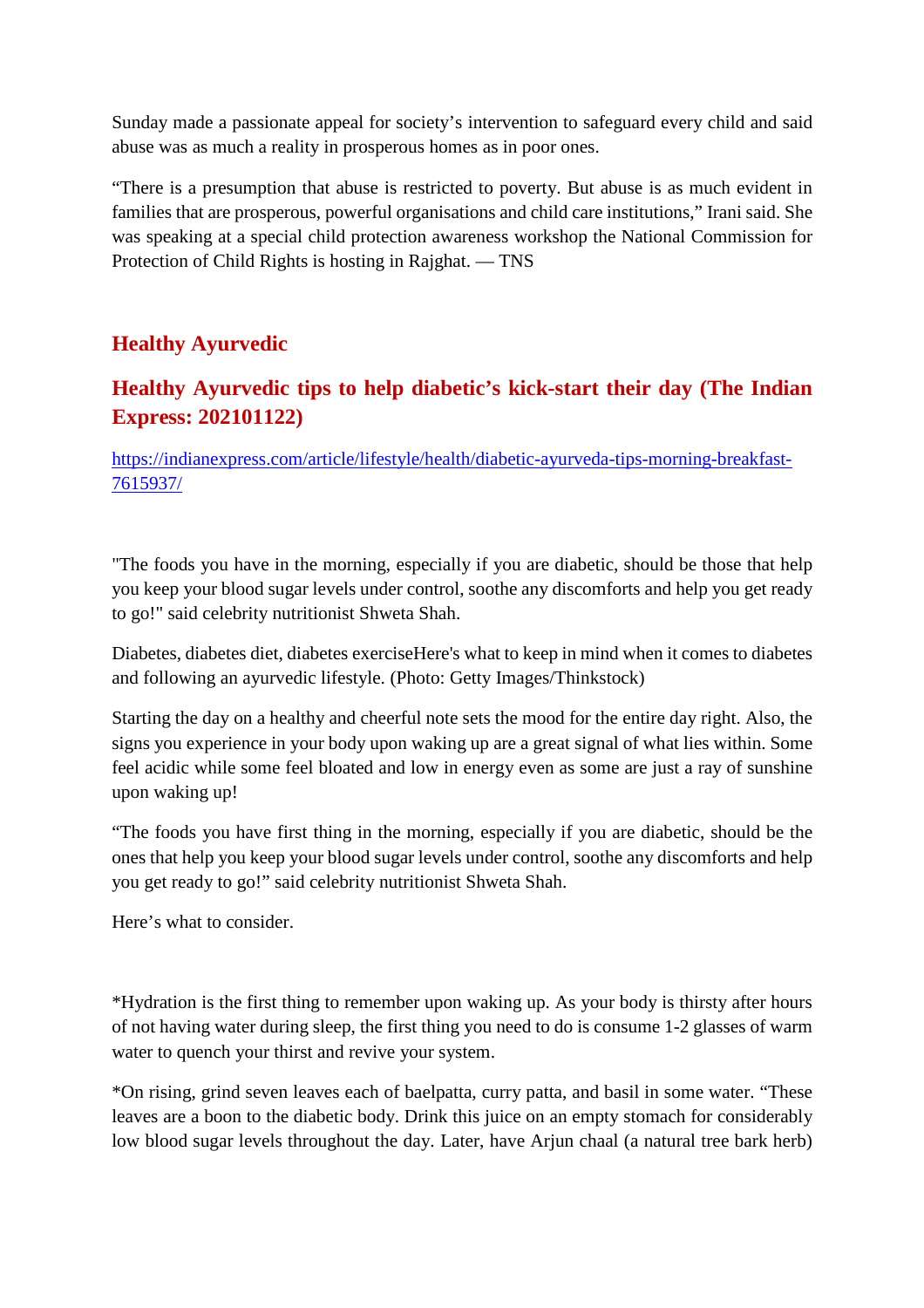water which is a great tonic to manage high sugar levels. To prepare it, soak 1 tbsp Arjun chaal powder in water overnight and drink it in the morning," mentioned Shah.

|From being a natural aphrodisiac to diabetes-friendly: Know the many benefits of pomegranate

\*Many people experience heartburn or acidity upon waking up. This could be because of late dinner. "Try to keep your dinner time at least three hours before bedtime. To cure acidity upon waking up, have 8-10 soaked black raisins on empty stomach. Black raisins are rich in nutrients and neutralise the high acidic levels in your digestive system. People who feel bloated are advised to drink the tea made up of 1 tbsp cumin seeds, 1 cardamom, 1 tbsp fennel seeds, pinch of carom seeds in 500 ml water, boiled and brought to half. Make sure to drink it lukewarm, she said.

\*Diabetics must have a light breakfast with seasonal fruits, and a combination of both carbohydrates and proteins. Having a full loaded breakfast of cereals is not advised in Ayurveda. "Actually, having a heavy breakfast is a myth as your body is still digesting last night's dinner. It will be an added burden on your digestive system to digest an even heavier breakfast," she remarked.

diabetes, blood sugar It is important to keep a tab on sugar consumption. (Source: Pixabay)

Instead, you can add natural protein sources to your homemade breakfast and have things like poha along with sprouts, eggs with gluten-fried toast, oats porridge with overnight soaked sprouts!

\*Ash gourd is an ideal vegetable with soothing benefits as it is alkaline, making it an excellent choice to have mid-morning to balance the blood sugar spikes. Have it as a juice  $\frac{1}{2}$  ash gourd (approx 250 gm) and ½ sliced lemon.

\*Avoid having tea or coffee first thing in the morning as they are the number one cause of acidity, constipation, and all gastric problems. "Also, do not practice 'Virudh Ahaar' like mixing milk with fruits, which is a very common mistake," she mentioned.

ALSO READ |Breakfast options for diabetics that will help maintain blood sugar levels

Keep your mornings simple and hassle-free, meditate, and do not participate in stress-building activities to keep the blood sugar in check!

## **Back pain**

# **Suffering from back pain? Here are a few tips to relieve you (The Indian Express: 202101122)**

https://indianexpress.com/article/lifestyle/fitness/suffering-from-back-pain-here-are-a-fewtips-to-relieve-you-7593930/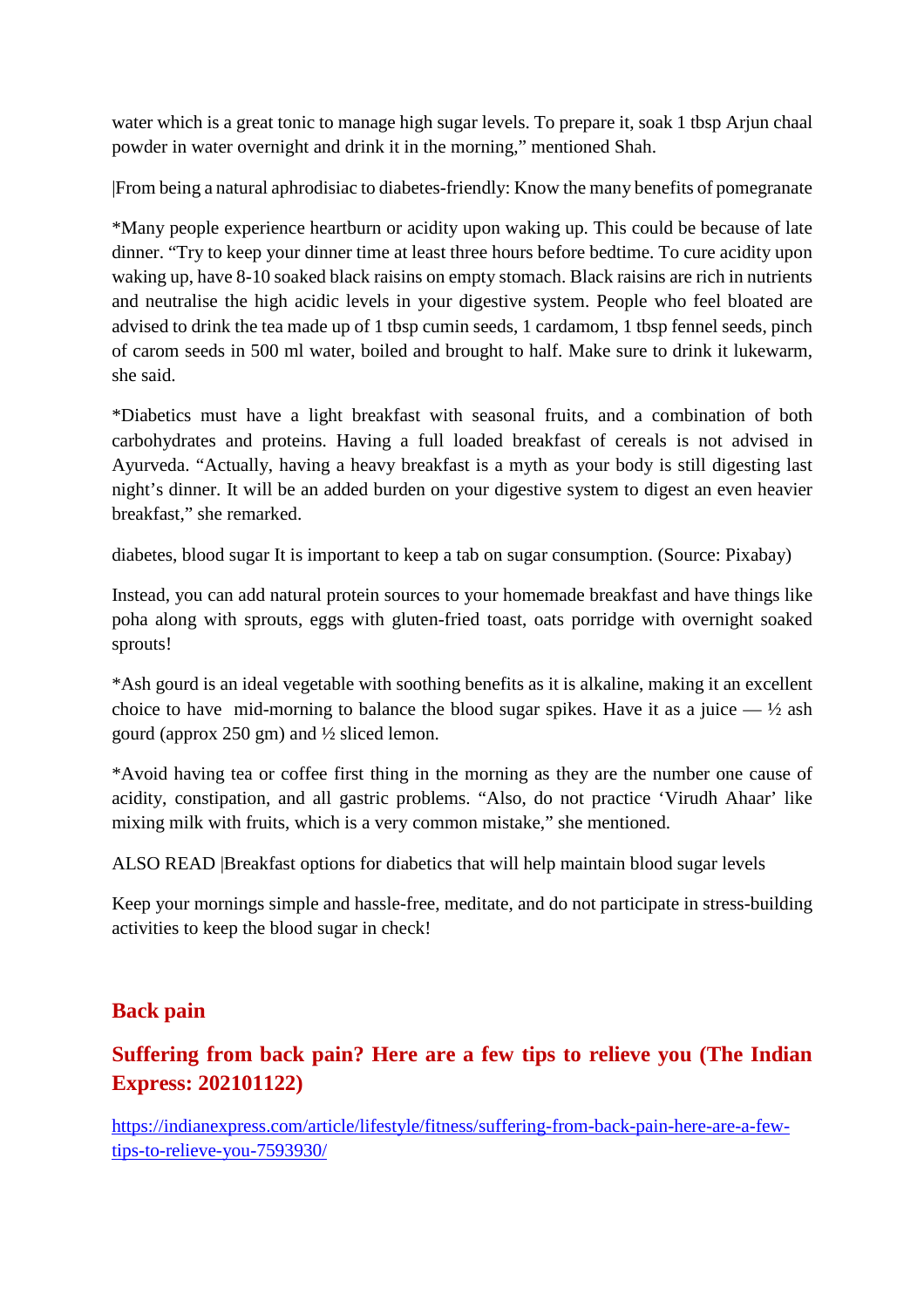Take sporadic breaks and give your body a good stretch in between work

Don't sit for too long (Source: Getty Images/Thinkstock)

In the pandemic, many people have had to make an abrupt shift from an office setting to working from their bedrooms. While some were lucky enough to have an ergonomic work from home (WFH) space, others tried and are still continuing with beds, coffee tables, couches, and dining tables.

Working longer hours, not having a supportive chair and poor posture can lead to back pain. Combined with taking no breaks for stretching or physical activity, Dr Dixa Bhavsar, an Ayurvedic doctor posted on Instagram that along with obesity, indigestion, bloating and constipation, one of the major problems that people who work from home complain about, is back pain.

She mentioned a few tips that can definitely help you find some relief.

Check them out here:

\*Don't use a pillow under your head while you sleep.

\*Practise Makarasana, Shalabhasana, Markatasana, Bhujangana daily.

\*Don't sit in the same position for more than 2 hours. Take a break for 5 minutes and stretch regularly.

\*Abhyanga (massaging your back) with oil helps.

\*Ayurvedic oils to relieve backache are:

Mahanarayan oil

Ashwagandha oil

Dhanwantaram oil

You can also use sesame/mustard oil from your kitchen pantry.

Three effective stretches to help you relieve upper back and neck pain

If your back ache is due to nerve compression or if it's chronic, then "Ayurveda medication along with these tips can help you manage your pain effectively", Dr Bhavsar said.

 For more lifestyle news, follow us on Instagram | Twitter | Facebook and don't miss out on the latest updates!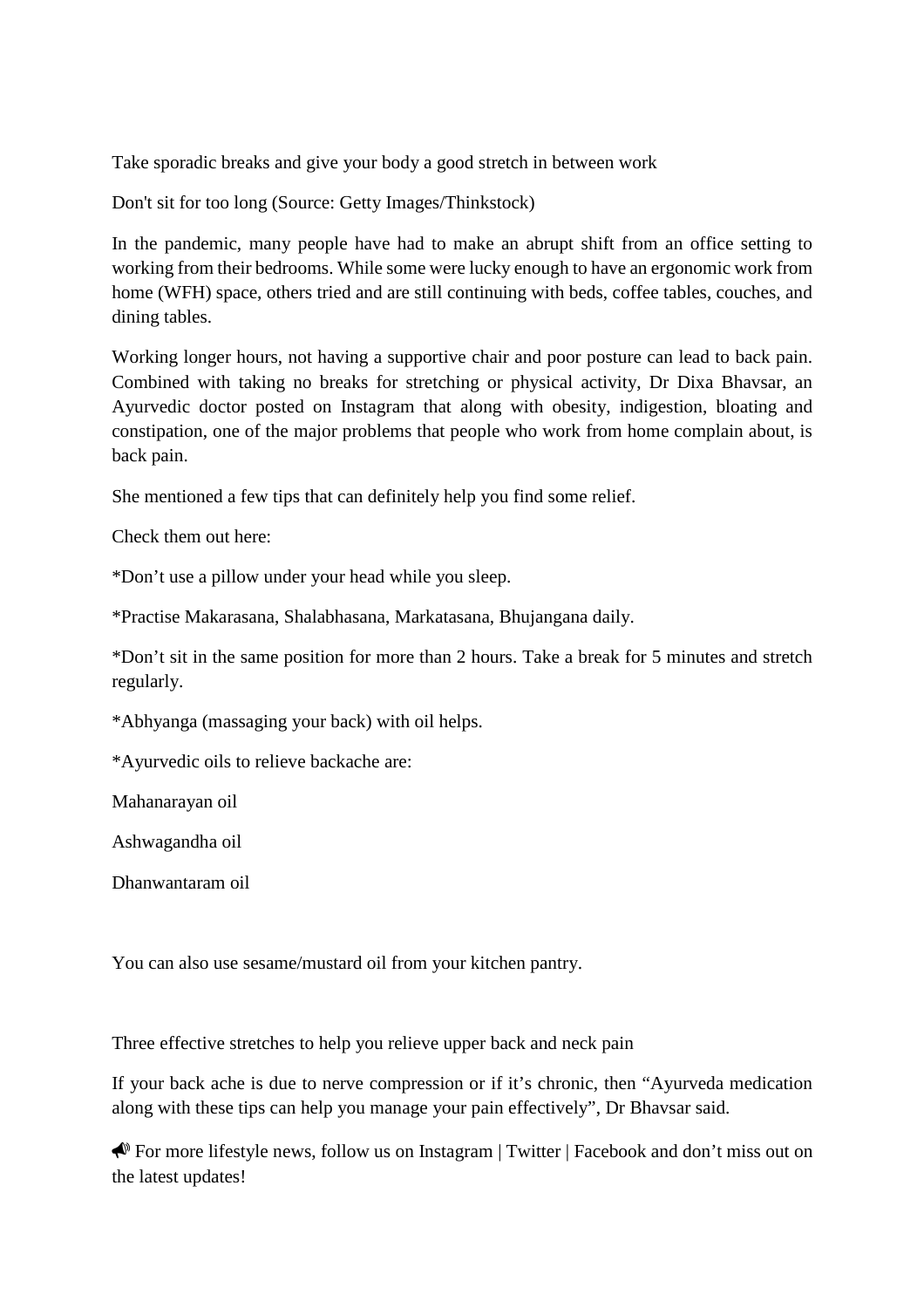#### mail logo

Get the latest updates on the coronavirus pandemic and the race for a vaccine, in your inbox

Enter Your Email

 $\bigotimes$  The Indian Express is now on Telegram. Click here to join our channel (@indianexpress) and stay updated with the latest headlines

For all the latest Lifestyle News, download Indian Express App

## **Vaccination**

# **Number of people fully vaccinated against COVID-19 surpasses those partially vaccinated (The Hindu: 202101122)**

https://www.thehindu.com/news/national/number-of-people-fully-vaccinated-against-covid-19-surpasses-those-partially-vaccinated/article37540506.ece

Union Health Minister Mansukh Mandaviya congratulated the collective spirit of the country on this achievement

The number of fully vaccinated individuals against COVID-19 has surpassed the partially vaccinated eligible population for the first time in the country, Union Health Minister Mansukh Mandaviya said on November 17.

## **Online tool**

## **Online tool to check COVID-19 vaccination status(The Hindu: 202101122)**

https://www.thehindu.com/news/national/service-providers-can-now-check-vaccinationstatus-of-an-individual-on-cowin-portal-with-consent/article37594944.ece

Health Ministry says it will obviate need for physical certificate

The Union Health Ministry said it had unveiled a feature that allows third party entities such as travel agencies, offices, employers to verify an individual's vaccination status.